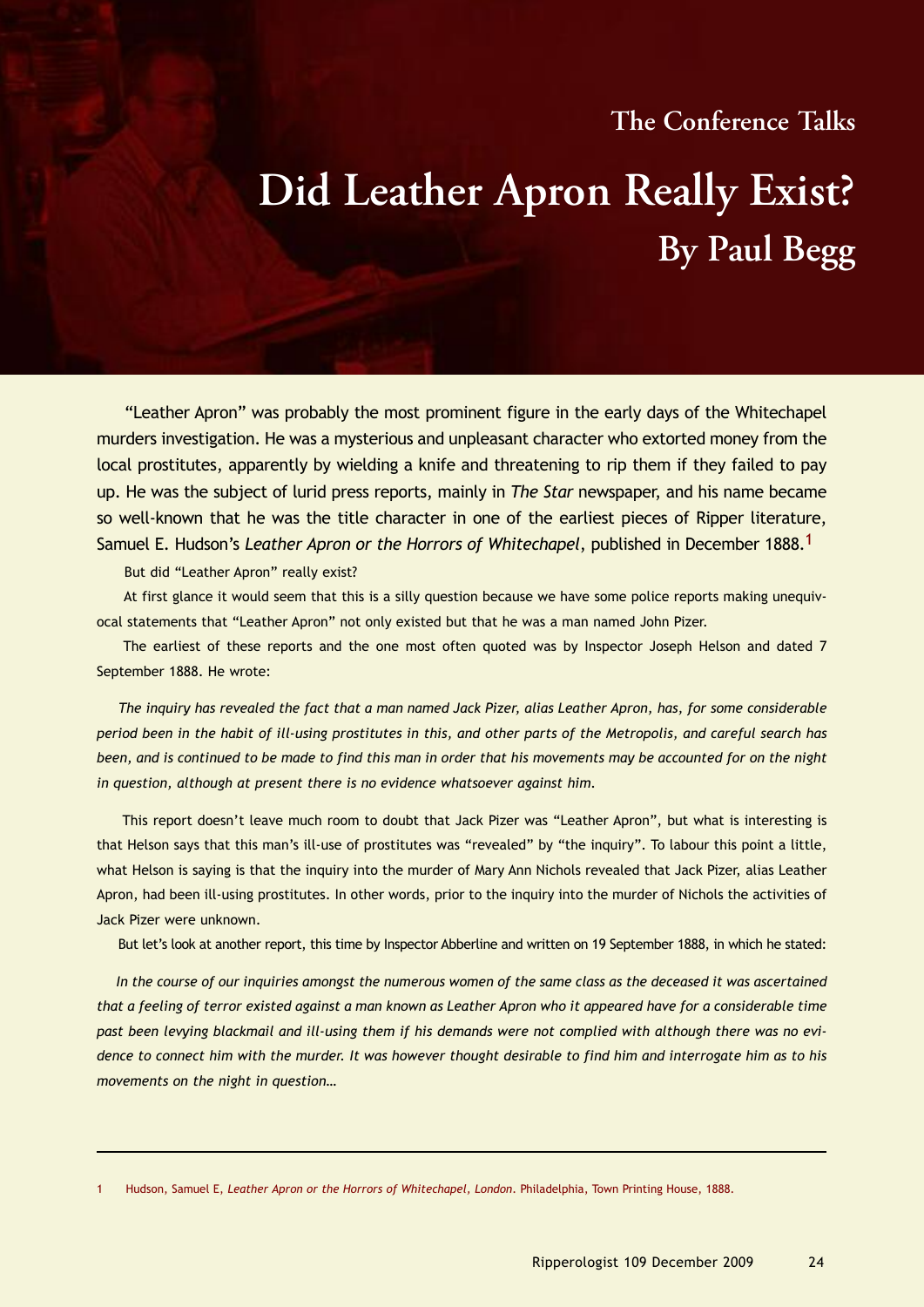

Inspector Frederick Abberline

This report is particularly interesting because it seems to tell us a few things which raise some questions. Abberline says:

*'In the course of our inquiries amongst the numerous women of the same class as the deceased…*

Once again we are being told that it was during their inquiries among the prostitutes following the murder of Nichols that the police learned that a feeling of terror existed against a man called "Leather Apron".

Now, there had been two previous murders — Emma Smith and Martha Tabram — but it would appear that police inquiries into those deaths had not turned up the name of "Leather Apron".

And this seems to be confirmed by the press. *The Star*, on 5 September 1888, reporting: *"Ever since the last murder the name "Leather Apron" has been falling repeatedly on the ears of the reporters."*

The "last murder" was the murder of Nichols, so it would seem that journalists didn't hear about "Leather Apron" until after the murder of Nichols either.

So, immediately after the murder of Mary Nichols the press and police alike began hearing stories about a man nicknamed "Leather Apron". There doesn't seem to be any evidence that either had heard of "Leather Apron" prior to that time. In particular "Leather Apron" had not surfaced during inquiries into the

murders of Smith or Tabram. And the police and press learned about "Leather Apron" from the local prostitutes.

But who identified "Leather Apron" as John Pizer?

Well, it's difficult to say because there is no record of John Pizer having been confronted with any of the prostitutes who had described "Leather Apron", nor is there any newspaper report of any prostitute identifying or naming "Leather Apron" as John Pizer — for example, amid all the luridness of *The Star*'s reports, there is not so much as a hint that "Leather Apron's" real name was known.

What we do know is that John Pizer was fingered by Sgt. Thick, who was reported in *The Star*, 11 September 1888:

*"I've known him for years," he said. "I didn't take him on the strength of any published descriptions of him. It was not, however, till the early hours of this morning I was told where I could put my hands on him."*

The newspaper also  $-$  and perhaps tellingly  $-$  reported that Sgt. Thick...

*says almost positively that Piser is "Leather Apron."*

"Almost positively". It's that "almost" which is so telling here. What did it mean? Did it mean that Thick entertained some doubts that John Pizer was nicknamed "Leather Apron", or that Thick entertained some doubts that John Pizer was the man who the prostitutes meant when they referred to "Leather Apron"?

What we know, because Sgt. Thick tells us, is that he had known John Pizer for years and that when anyone spoke of "Leather Apron" they meant John Pizer. What it would seem Sgt. Thick did not know is that John Pizer terrorised the local prostitutes because both Helson and Abberline tell us that the first the police heard of "Leather Apron" was after the murder of Nichols. If Thick

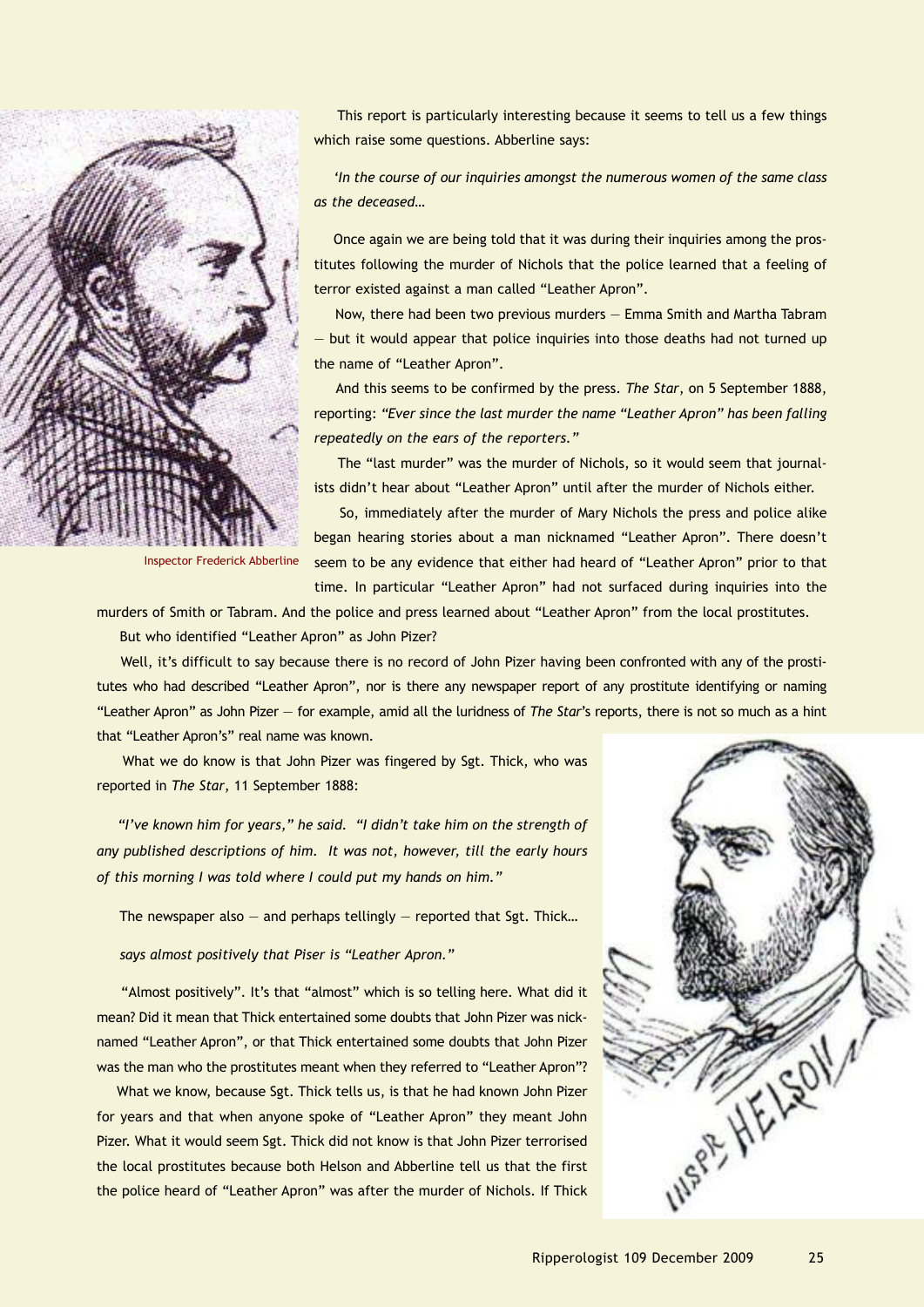

H Division 1889. Sergeant Thick highlighted.

in fact knew that Pizer terrorised the local prostitutes, one can only wonder why he hadn't hauled Pizer in for questioning at the time of the Emma Smith and Martha Tabram murders? What Sgt. Thick in fact knew was only that John Pizer was nicknamed "Leather Apron".

In fact the *Echo,* 11 September 1888, perhaps suggests that John Pizer was arrested because the powers that be were demanding that the mysterious "Leather Apron" be arrested:

*"The police authorities, however, determined that a "Leather Apron" should be apprehended, and it was left in the hands of Detective Thicke to carry out the order."*

In fact, even the earliest newspaper reports state that the police had never heard of "Leather Apron":

One peculiar feature of the case is that none of the police or detectives appear to know him, he having always kept out of their sight, and they are now gleaning information concerning him from women he has assaulted.

That was reported in the *Kansas City Star* on 4 September 1888. It's an important news report because it is clearly the one possibly sent to the *New York Times*, possibly by Harry Dam, about whom more anon. What is important about it is that although it was published on 4 September, as was the *New York Times* story, unlike the *New York Times* it is datelined 1 September. So the "Leather Apron" story seems to have been "created" at least as early as 1 September.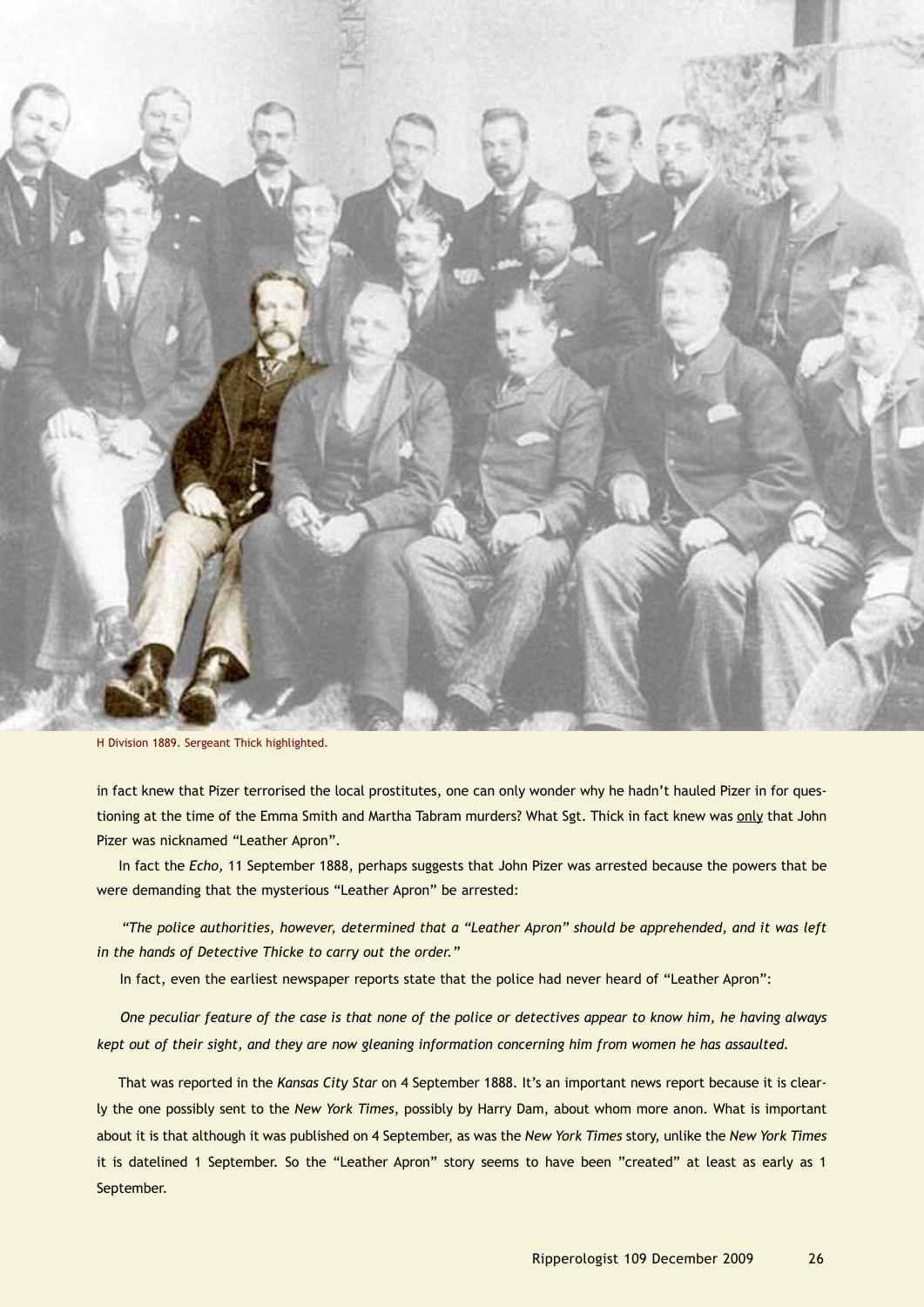

Another murder of a character even more diabolical than that perpetrated in Back's Row, on Friday week, was discovered in the same neighbourhood, on Saturday morning. At about six o'clock a woman was found lying in a back yard at the foot of a passage leading to a lodging-house in a Old Brown's Lane, Spitalfields. The house is occupied by a Mrs. Richardson, who lets it out to lodgers, and the door which admits to this passage, at the foot of which lies the yard where the body was found, is always open for the convenience of lodgers. A lodger named Davis was going down to work at the time mentioned and found the woman lying on her back close to the flight of steps leading into the yard. Her throat was cut in a fearful manner. The woman's body had been completely ripped open and the heart and other organs laying about the place, and portions of the entrails round the victim's neck. An excited crowd gathered in front of Mrs. Richardson's house and also round the mortuary in old Montague Street, whither the body was quickly conveyed. As the body lies in the rough coffin in which it has been placed in the mortuary - the same coffin in which the unfortunate Mrs. Nicholls was first placed - it presents a fearful sight. The body is that of a woman about 45 years of age. The height is exactly five feet. The complexion is fair, with wavy brown hair; the eyes are blue, and two lower teeth have been knocked out. The nose is rather large and prominent.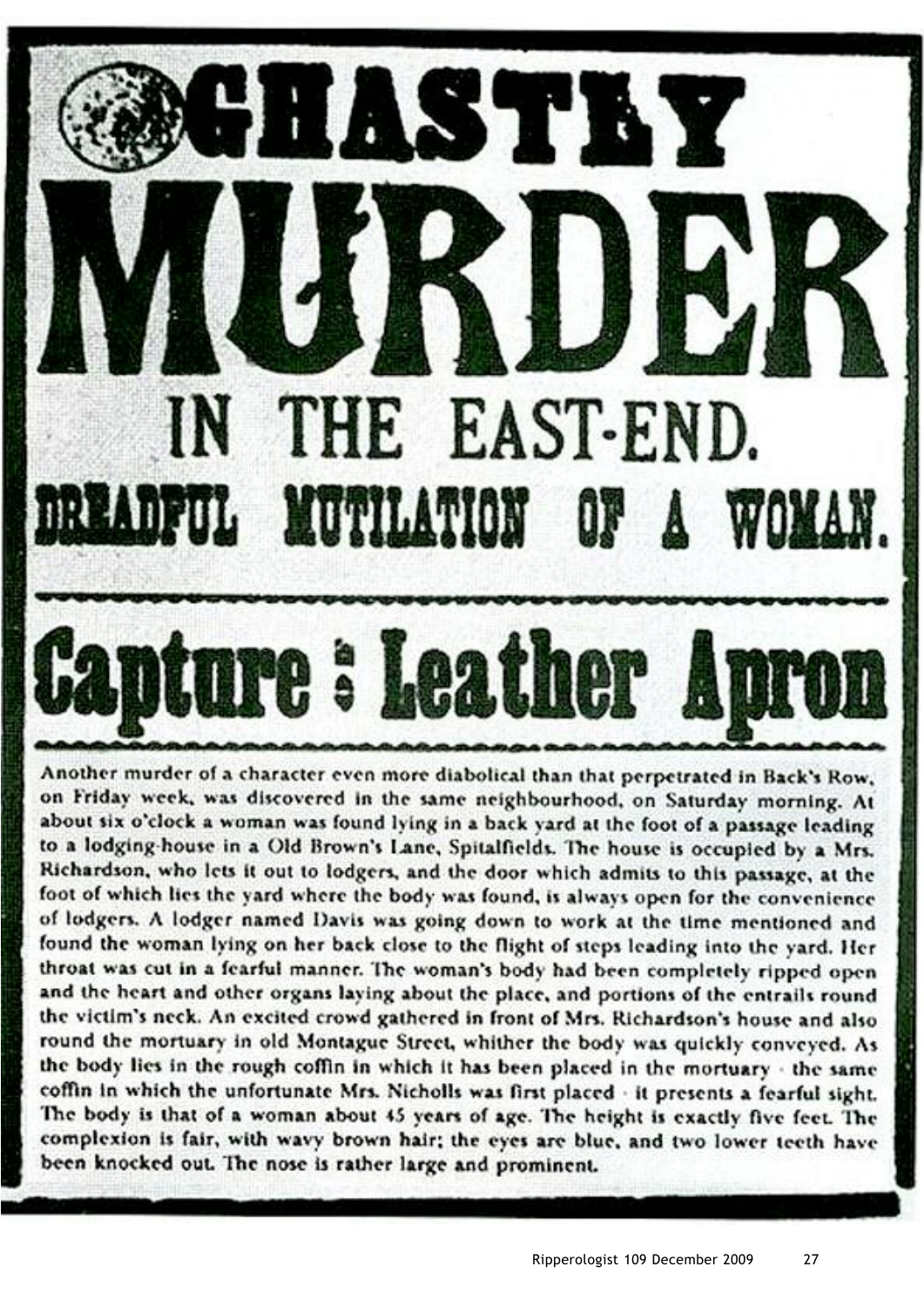However, not only does it seem that we can question whether Sgt. Thick in reality knew anything about John Pizer apart from believing that he was nicknamed "Leather Apron", the only newspaper which really managed to get any interviews with anyone who knew "Leather Apron" was *The Star* but other newspapers began to question whether "Leather Apron" even existed.

The *Leytonstone Express and Independent*, 8 September 1888, mildly wondered whether Leather Apron was *"a mythical outgrowth of the reporter's fancy."*

The *Manchester Guardian*, 10 September 1888, was more direct:

*A theory exists that "Leather Apron" is more or less a mythical personage, and that he is not responsible for the terrible crimes with which his name has been associated.*

The *Yorkshire Post,* 10 September 1888, attributed this view to the police:





The *Manchester Guardian*, 12 September 1888, reported a story from

the Central News Agency that among the various groups of people huddled on the pavements during the weekend of Annie Chapman's murder:

The words most frequently heard in conversation are 'Leather Apron'. The term has become a by-word of pavement and gutter, and one more often hears it accompanied by a guffaw than whispered in a tone which would indicate any fear of the mysterious individual who is supposed to live under that soubriquet. Whilst a large number of persons – including many members of the police force – firmly believe in the existence and almost certain guilt of the aproned one, the talk of the footways indicates that a large number of the inhabitants of the East End are skep*tical as to his personality.*

In fact it was as early as 5 September that the *Echo* not only reported that the "Leather Apron" story was a journalistic invention, but provides a clue to the possible origin of the story.

*A very funny incident occurred in connection with the latest Whitechapel murder yesterday. An American jour*nalist, anxious to distinguish himself in his paper, sent another scribe hailing from the other side of the Atlantic down into Whitechapel to interview the natives on the subject of the murder, and get their ideas. They gave him them, which were to the effect that they believed the murder had been committed by a "wild looking man, wearing a leather apron," who had been seen about in Whitechapel lately, and was believed to be an escaped lunatic. Filled with this splendid idea, the young man made some "beautiful copy," which his chief telegraphed off to New York forthwith, only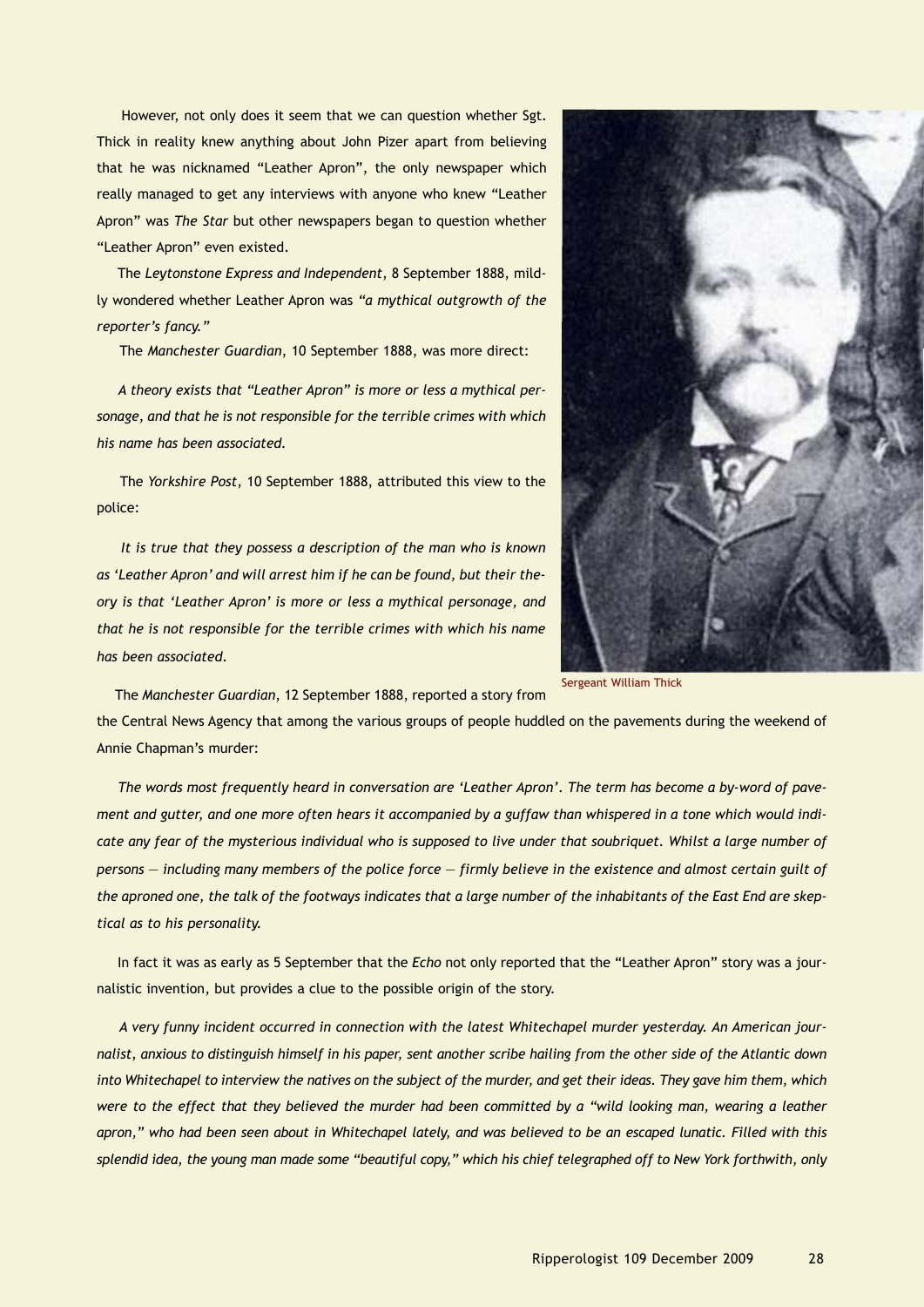*to learn, a very little while afterwards, that his assistant had been thoroughly well hoaxed, and that the real murderer is, if not actually known to the police, is believed to be within very easy reach of a warrant*—*and quite sane.*

According to the *Echo*, then, the whole story of "Leather Apron" was based on a story told about a 'wild looking' man who wore a leather apron and who was supposed by some to be an escaped lunatic. He was not nicknamed "Leather Apron", he did not terrorise the local prostitutes.

And as most of you will know only too well, the American journalist in question appears to have been Harry Dam. Writing in 1924 the distinguished journalist Lincoln Springfield recalled in his book *Some Piquant People2* his days as chief reporter for the fledgling *Star* newspaper and wrote about 'an amusing American named Harry Dam' who…

*had joined us on The Star, and had, like the rest of us, been put upon the job of solving the mystery of the Whitechapel murders. But Dam, a free-born American, was not, as were the rest of us, cowed by the English libel laws, and he created a sensation by developing a theory of the authorship of these grisly crimes. They were, he proceeded to demonstrate, the work of a miscreant known as*



Harry Dam

"Leather Apron," and so known in consequence of the attire he wore at his everyday trade of tanning, or slipper-making, or whatever it was. Day after day Dam gave the public all the thrills it wanted along these lines. But unfortunately there actually was in existence a man known to the nobility and gentry of the Mile End Road as "Leather Apron," and he was an honest, hard-working fellow, as innocent of the series of Whitechapel murders, or *any one of them, as you or I.*

Anyone who has been reading the series of article about Dam in *Ripperologist* now knows far more than they ever wanted to know about Dam, including the fact that at various times over the years there were references to a journalist who had "worked up" the "Leather Apron" story.

## **JOHN PIZER**

John Pizer was born in London in 1850, the eldest son of Israel and Abigail Pizer (nee Moss). His mother, Abigail, died in 1853 and the following year Israel married Augusta Cohen, who had probably very recently arrived in Britain, and the couple would have three children, Janet (b. 1857), Samuel Gabriel (b. 1860) and Barnet (b. 1861). In 1872 Israel Pizer died.

2 Springfield, Lincoln. *Some Piquant* People. London: T. Fisher Unwin, 1924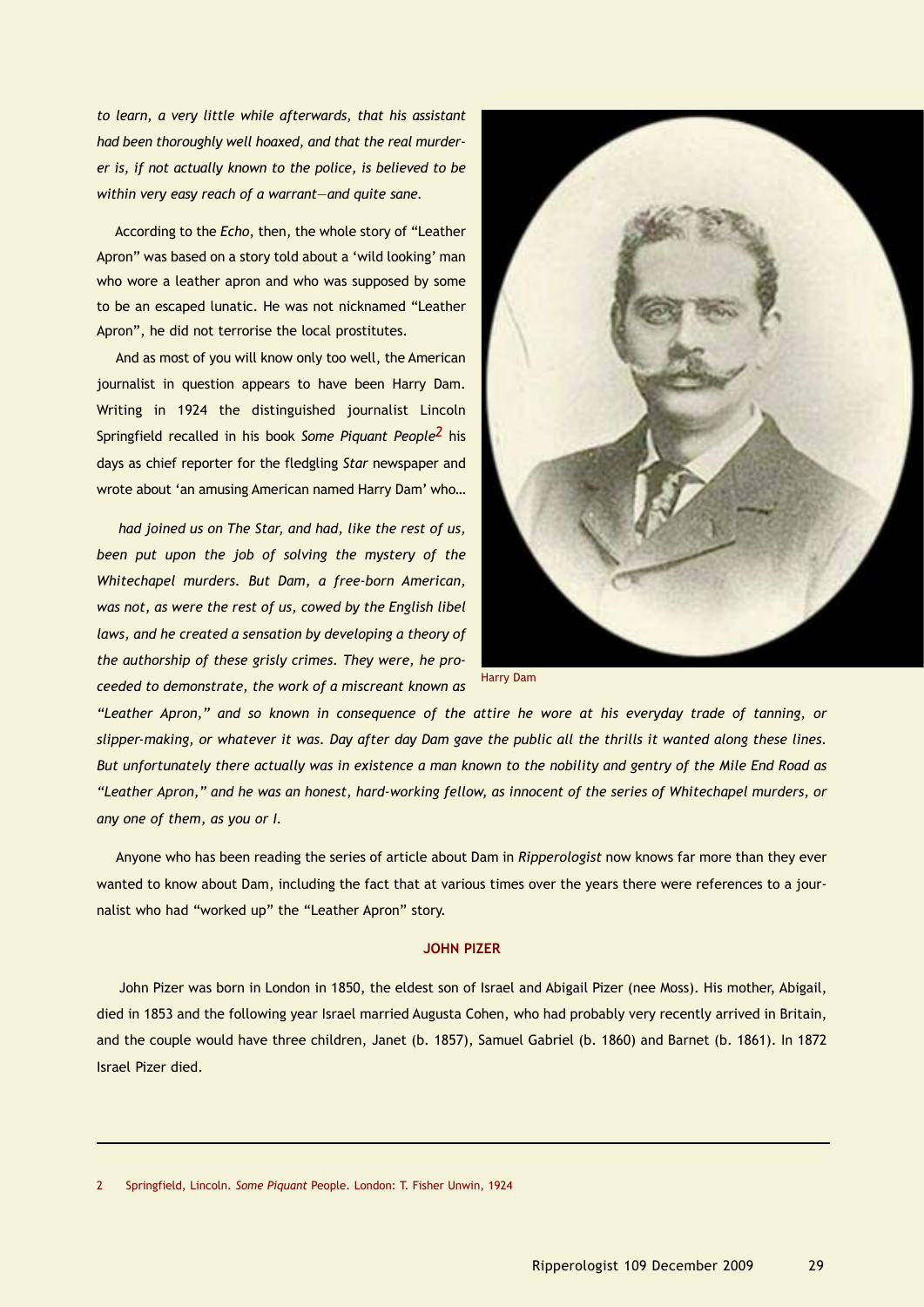John Pizer was described as a man of medium height, with a florid complexion,  $3$  of slight build, with small moustache, side whiskers, and hair turning grey. He did not speak with any kind of foreign accent. $4$  He certainly did not look like the well-known drawing of him.

In early newspaper reports his mother was quoted as saying that Pizer was of weak intellect:

*He is unmarried, and a very simple man. He was never very bright here (touching her forehead), but he could not do such things as spoken about*.5

This may have been a misunderstanding resulting from Augusta Pizer's poor fluency in English, because Pizer was later reported to be an intelligent man. He was an 'active politician'6 and after his release was congratulated by

*Some East-end Liberals to whom it now appears he is well known, and among whom he has been an active worker*7

His associates described him as 'a rather intelligent man'<sup>8</sup> and one journalist formed the opinion that 'He displayed more than an ordinary amount of intelligence.<sup>'9</sup> which certainly bears no resemblance to him whatsoever. Interviews with Pizer also suggest that he was an articulate man.



A sketch of John Pizer from a contemporary newspaper,

Friends, including a young woman who lived next door, apparently denied that Pizer had ever been known as "Leather Apron".<sup>10</sup> Residents of Mulberry Street, where the Pizers lived, gave him a good character and spoke of him as a harmless sort of person.<sup>11</sup> His family claimed that Pizer suffered from ill-health, having sometime previously been seriously injured in a vital part, a result of which was that he could not do much work. He had been hospitalised in July with a carbuncle, then been sent to a convalescent home from which he'd been released at the end of July or very early in August 1888.

Apart from an assault by someone called John Pozer on a man named James Willis in July 1887,  $12$  it being suggested that Pozer and Pizer were one and the same, the only known case of alleged violence attributed to Pizer is a charge of indecent assault brought against him at the Thames Magistrates Court on 4 August 1888. The case was dismissed. No further details are known.

- 3 *Echo*, 12 September, 1888
- 4 *Daily Telegraph*, 11 September, 1888
- 5 *Evening News*, *Daily Telegraph* 10 September, 1888
- 6 *Daily Telegraph* 11 September, 1888
- 7 *The Star*, 12 September, 1888
- 8 *Daily Telegraph*, 12 September, 1888
- 9 *Echo* 12 September, 1888
- 10 *Evening News*, 10 September, 1888
- 11 *Echo*, 10 September, 1888
- 12 *The Times,* 8 July, 1887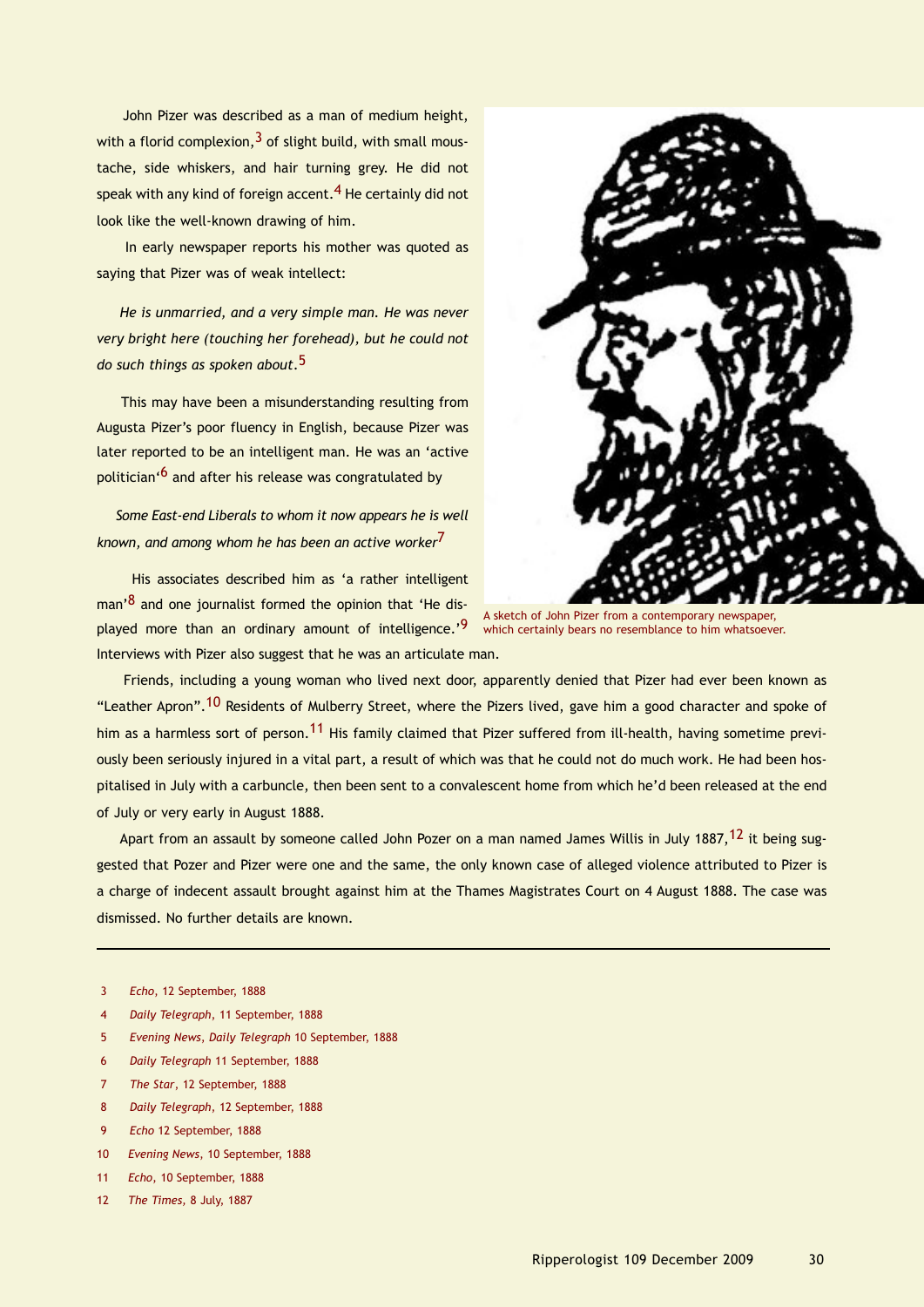On the night of 30—31 August 1888, Pizer was staying at Crossman's common lodging house in Holloway Road, and at 1.30 a.m. walked down to Seven Sisters Road and talked with a policeman about the glow in the sky visible from the fire at London Docks. The following day he went to Westminster where he stayed in a lodging house in Peter Street.

There was an incident in Church Street, Spitalfields, on Sunday, 2 September, which we'll come back to a little later on, and on 4 September the stories that the Whitechapel murderer was an unknown local Jew nicknamed 'Leather Apron' broke in the press.

On Thursday, 6 September, Pizer returned to 22 Mulberry Street, staying on and around the premises for the next four days as his brother had warned him that there was 'a false suspicion' against him.

He was arrested by Sgt. Thick on the morning of Monday, 10 September at 22 Mulberry Street. *The Daily Telegraph* on 11 September reported that when confronted by Sgt Thick, Pizer turned pale and trembled, saying to his stepmother, 'Mother, they've got me,' after which he was taken to Leman Street Police Station without further questioning. From Leman Street Police Station Pizer was taken to Commercial Street station



Leman Street police station.

where, according to *The Star*, a woman had been sitting, apparently waiting to identify him, all afternoon. This may have been Mrs Fiddymont who was at some point shown Pizer, and could not identify him. *The Star* believed that women from Wilmott's Lodging House who knew Leather Apron were to be brought to identify him, but this seems never to have happened. Pizer was shown to Emmanuel Violenia who positively identified him as a man he had seen talking angrily with a woman outside 29 Hanbury Street in the early morning of 8 September, and said that he knew Pizer as 'Leather Apron'. Pizer expressed outraged astonishment at this identification, but Violenia was in any case dropped from the case as unreliable. No other evidence was found against him, and on Tuesday evening Pizer was released.

On Wednesday, 11 October he was summoned to Annie Chapman's inquest to be cleared of suspicion of murder. Here, in answer to the opening questions, he said that he was nicknamed Leather Apron. The undoubted fact of his presence in Holloway on the night of Mary Ann Nichols' murder was brought out, and Pizer was told he could go. He protested. 'Sergeant Thick who arrested me has known me for eighteen years' — but was interrupted by Coroner Wynne Baxter with the remark, 'Well, well, I do not think it is necessary for you to say more.'

Sergeant Thick then gave the only testimony, apart from Pizer's response to Mr Baxter, ever elicited that Pizer was known as 'Leather Apron': he said that he 'had known Pizer for many years, and when people in the neighbourhood spoke of "Leather Apron" they meant him.'

The press was totally unable to confirm this. The *East London Advertiser* of 15 September was one of several papers reporting that Pizer's neighbours, friends and family flatly denied that he was known as Leather Apron, though *The Globe* of 10 September had found a Polish cobbler who had tried unsuccessfully to find a policeman and relay information that he believed Pizer to have murdered Annie Chapman. *The Star*, which had been the most energetic paper in writing up the Leather Apron scare, described Pizer's arrest as 'a police blunder'. They now asserted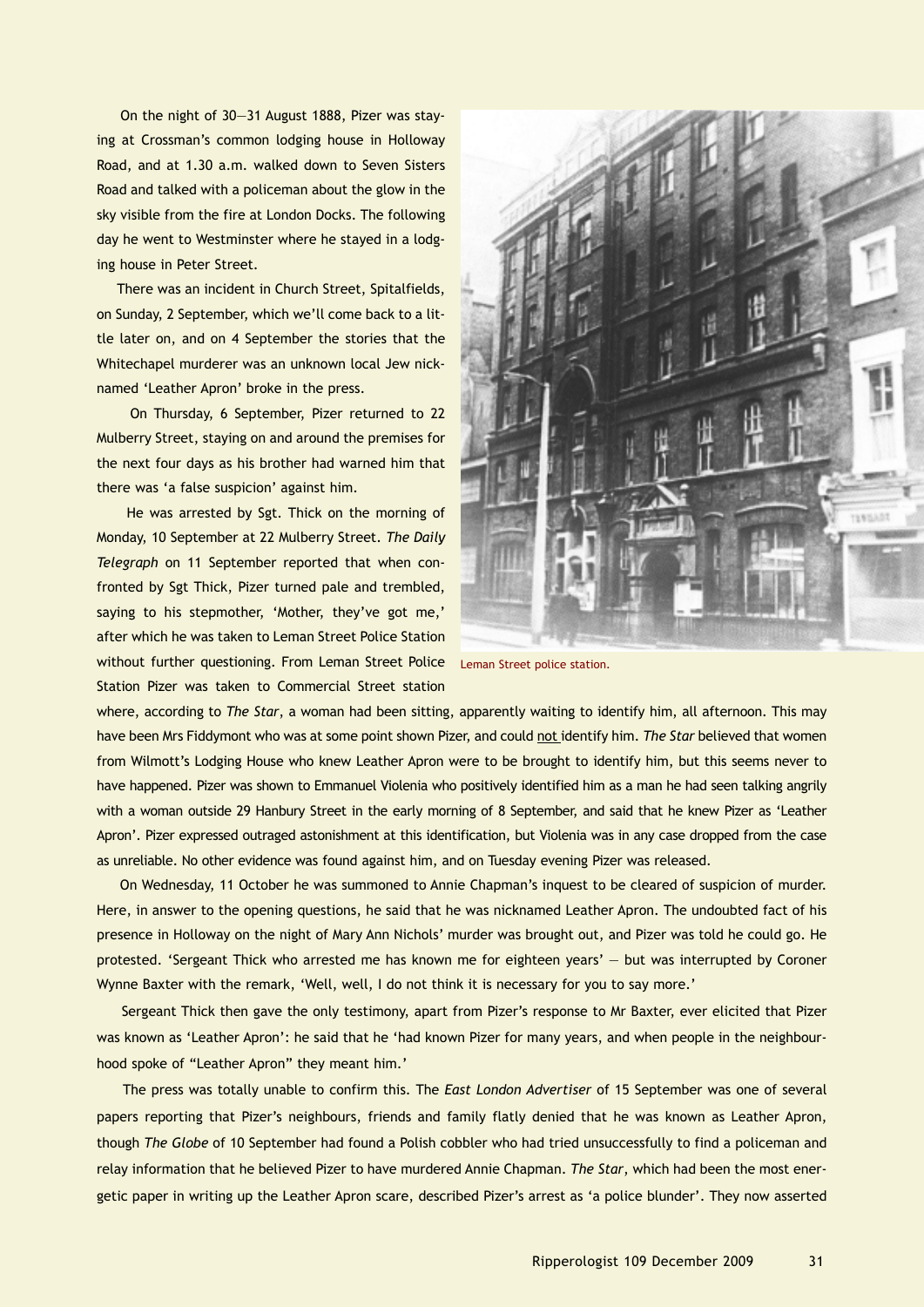that Pizer was not Leather Apron, 'at least not the "Leather Apron" who has been the terror and blackmailer of women in Whitechapel'. Pizer's somewhat self-serving interview with the Press Association averred that he had never known he was called Leather Apron until, to his surprise, Thick told him so.

All subsequent police reports described Pizer as Leather Apron, an early suspect who had been cleared, and most modern commentators accept this despite the energetic assertions of his peaceful and law-abiding nature made to the press by his family and friends.

It was reported that Pizer was given handsome financial compensation by newspapers which had described him incautiously, but we only know that *The Star* paid him any money, but it was a nominal amount. The newspaper nevertheless felt that it had got off lucky.

In July 1897, Pizer, whose health had always been poor (he suffered from a hernia), died of gastro-enteritis in the London Hospital, still resident at 22 Mulberry Street.

It is perhaps worthwhile pointing out here that in general there seems to be an utter lack of good, solid reports of Pizer terrorising prostitutes. Nobody seems to have explained that whilst Pizer was innocent, his own behaviour in terrorising the local prostitutes had understandably made him an obvious and valid suspect. Wynne Baxter didn't admonish Pizer for being a terror to the local women, remind him that he was lucky not to have gone to prison and suggest that he mend his ways. The newspapers did not generally vilify him for being the terror of the local prostitutes, but treated him as a man with a reputation unsullied, free of even a blemish. And the *Star* thought he had a genuine case against them which could have cost them a considerable amount of money.

So, what we have here is little enough evidence to suggest that anyone, neither journalist nor policeman alike, had heard of "Leather Apron" before the murder of Mary Ann Nichols. We have a story that the local prostitutes "worked up" a story about a "wild looking" man who wore a leather apron and who they imaged to be an escaped lunatic. We have a suggestion that the police wanted to capture someone called "Leather Apron", and we have Sgt. Thick arresting John Pizer, whom he had known for many years and who, when anyone spoke of "Leather Apron", he alleged, was the man meant. But there is no suggestion that John Pizer was known to Sgt. Thick for terrorising and extorting money from the local prostitutes, the press don't seem to have unearthed any stories about John Pizer being charged with or convicted of assault, or even of any prior arrests. And, of course, John Pizer's family and friends protested his innocence. And eventually John Pizer was given the opportunity to publicly exonerated himself, and he took legal action against several newspapers. *The Star*, we know, paid up. It is to be assumed that the other newspapers did so too. But what is interesting is that none of these newspapers defended themselves by saying that the local prostitutes had spoken of John Pizer as the man who terrorised and extorted money from them by threatening to rip them, and that there was therefore a reasonable and genuine foundation for the speculation. Nor did the newspapers point out that it was the police, not they, who had identified John Pizer as "Leather Apron".

So it is very, very tempting to conclude that, possibly, a "wild looking" man wearing a leather apron and who some of the local women thought was an escaped lunatic, was seen in Whitechapel at the end of August 1888. That this man who didn't have a name or nickname came to be referred to as "Leather Apron" and that he was identified by some women and by Sgt. Thick with John Pizer — that is to say that these people knew that Pizer was nicknamed "Leather Apron" and that it was assumed that he was the terror of the local prostitutes — and that somehow details about Pizer came to be combined with the "wild looking" "Leather Apron". Because it would appear to be evident from Inspector Helson's report that even the police did not doubt that Pizer was "Leather Apron" and was in turn the "Leather Apron" who was terrorising the local prostitutes.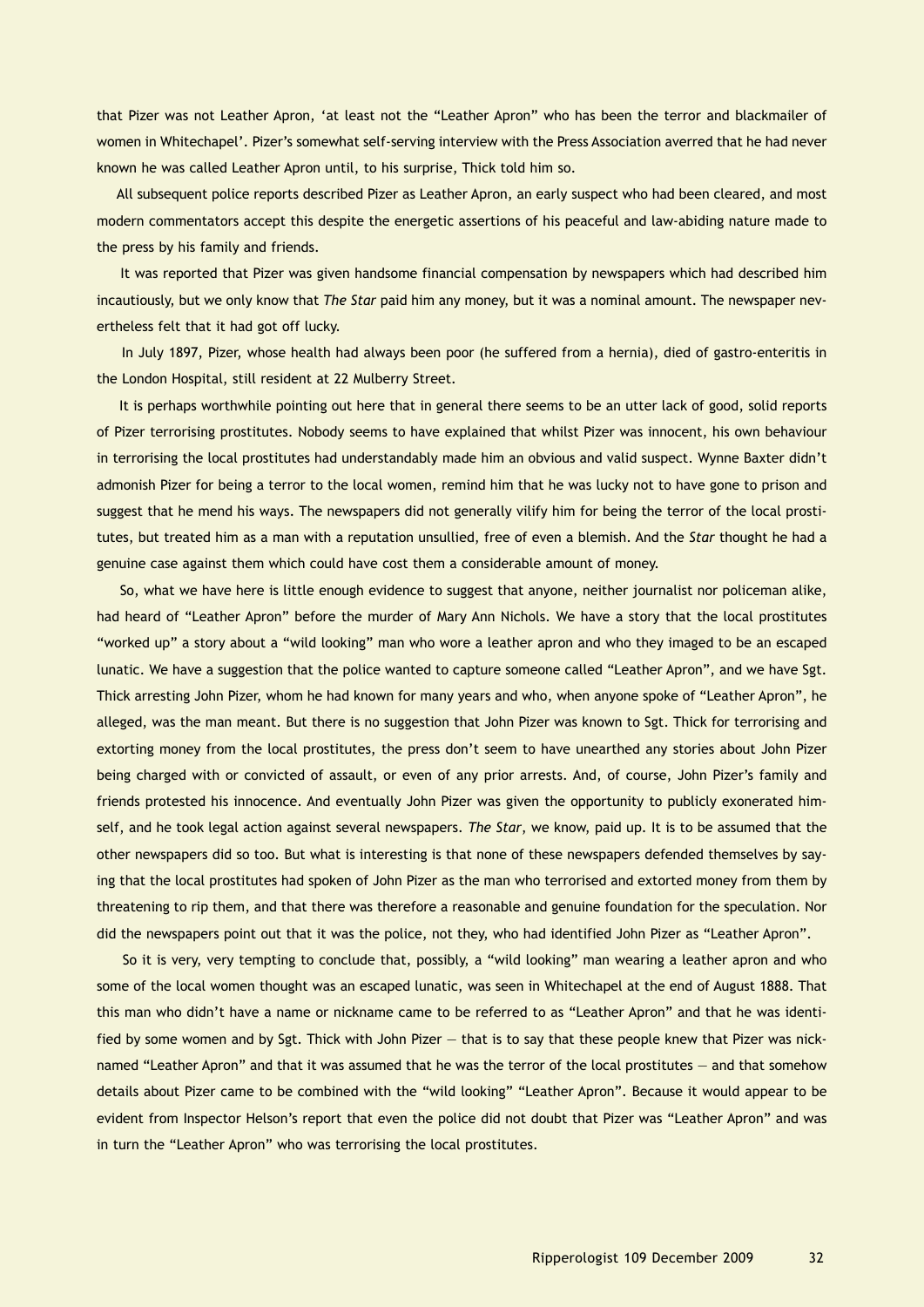There is only one small problem with all this. On 6 September 1888, *The Star* reported:

The hunt for "Leather Apron" began in earnest last evening. Constables 43 and 173, J Division, into whose hands "Leather-Apron" fell on Sunday afternoon, were detailed to accompany Detective Ewright, of the J Division, in a search through all the quarters where the crazy Jew was likely to be. They began at half-past ten in Church-street, in Shoreditch, rumour having located the suspected man there... The clue furnished by the woman who denounced the man on Sunday is a very unfortunate one. Her offer to prove by two women that "Leather Apron" was seen walking with the murdered woman in Baker's-row at two o'clock last Friday morning, is the most direct bit of evi*dence that yet has appeared.*

On 9 September 1888, *Lloyd's Weekly Newspaper* published a letter from someone calling himself "Eye Witness":

A party signing himself "Eye-witness" writes :- I live not many minutes' walk from the place of the murder, and I thought probably an incident which I witnessed on Sunday between half-past four and a quarter-past five p.m. would throw a little light on it. Coming from school at the time above stated, I was just about to turn into Albert-



Map showing the area around Albert Street and Cohen's Sugar refinery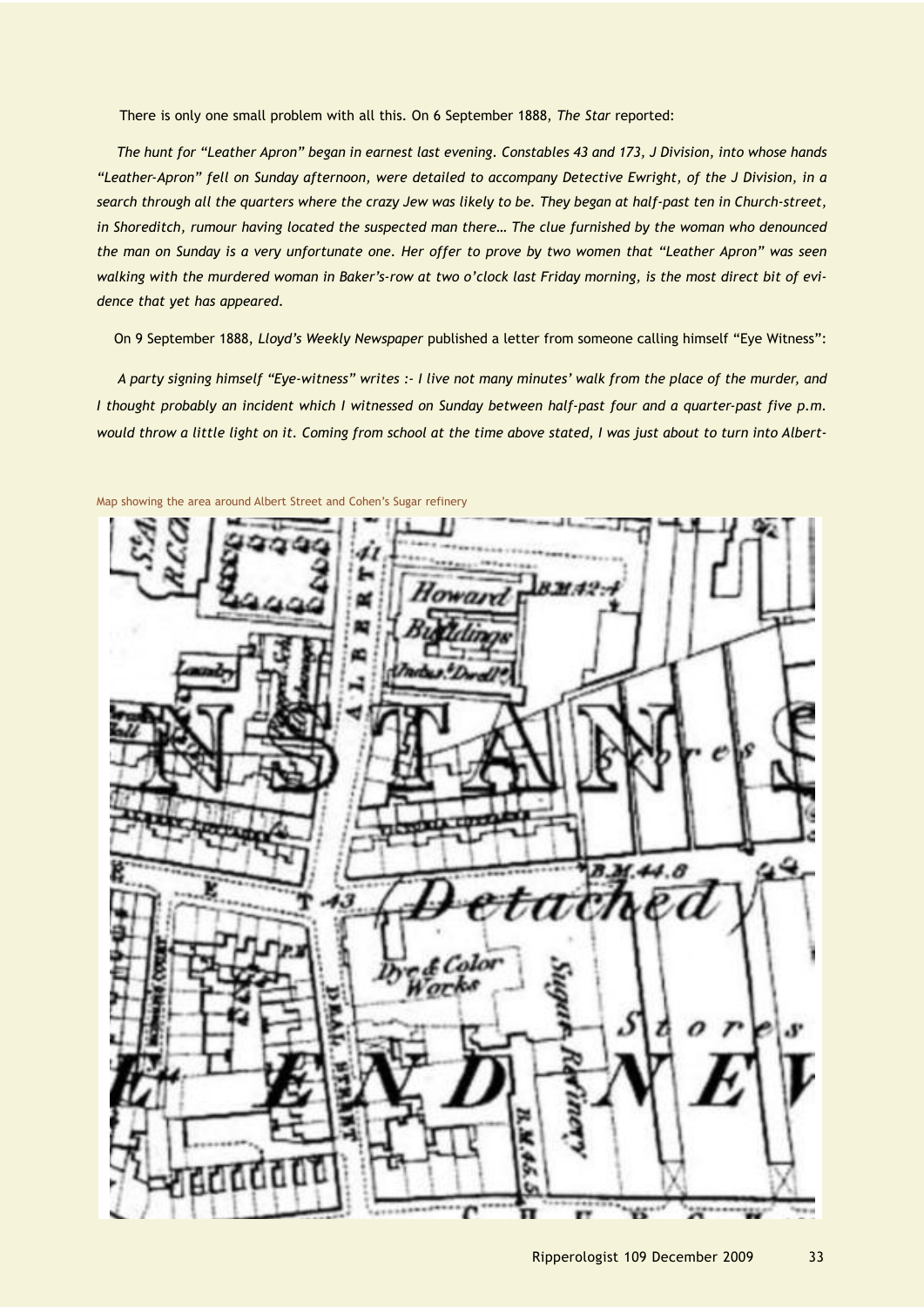street, by Cohen's Sugar refinery, when a woman rushed across the street and screamed out, "There goes 'Leather Apron,' the Whitechapel murderer," to the policeman standing at the corner of the turning. "Run after him," she shouted: "now you have a chance of catching him, you won't try. There he goes," pointing to a low, villainous looking man. The constable then mustered up courage to run after the man, who seemed to be in a hurry. After about 400 yards' run he caught the man, whereupon two other constables put in their appearance, and inquired what the matter was. The woman who had run with the policeman up to the man at once began to accuse him of being the man the police were looking for  $-$  "Leather Apron." This she repeated about 20 times without receiving a single denial from the man. She said she knew the man well by sight. This the man denied by saying he had never seen the woman before, but later on he said to one of the other constables that this woman was constantly annoying him like this; she should be careful what she was saying. She thereupon said she knew two women, and could bring them, who saw him pacing up and down Baker's-row with the murdered woman about two hours before the murder took place. She further accused him of cruelly illusing two poor unfortunates in a common lodging-house in City-road one night last week; and, further, she said that among the unfortunates of Whitechapel he was well known as a cruel wretch. These accusations the man simply met with a sneer, and said she did not know what she was talking about. But she stuck to her point. But, to crown it all, the policeman then let the man go.

The newspaper continued:

At first the police attached little importance to the story of "Leather Apron," but after the appearance of the above letter the detectives showed their regret at the stupidity of the constable in failing to arrest him by eagerly searching different lodging-houses and casual wards for this "Leather Apron." A chase has now begun in earnest. He was last seen outside the Leigh Hoy public-house in Spitalfields. In addition to being known as "Leather Apron" he is also known as the "Mad Snob." The police description of him is:- Aged 30 years; height, 5ft. 3in.; complexion, dark, sallow; hair and moustache black; thick set; dressed in old and dirty clothing; and is of Jewish appearance. The inquiries of our special representative led to the discovery that he is the son of a fairly well-to-do Russian Jew, *but he is discarded by the Jewish fraternities as one who is a disgrace to their tribe.*

On 11 September 1888 *The Star* managed to get a brief interview with Sgt. Thick:

"Leather Apron" has not been into a lodging-house since the Sunday the woman denounced him in Whitechapel, and the police were bamboozled into letting him go." The Sergeant modestly disclaimed any great deal of credit in making the capture. "I've known him for years," he said. "I didn't take him on the strength of any published descriptions of him. It was not, however, till the early hours of this morning I was told where I could put my hands on him.

On 12 September 1888, *The Star* reported John Pizer making what was in isolation a bizarre statement, but put in the context:

Last Sunday week I was accosted in Church-street by two females unknown to me. One asked me 'Are you the man?' (Presumably referring to the Buck's-row murder.) I said, 'God forbid, my good woman.' A stalwart man then *came up and said, "Come in, man, and treat me to half a pint." I went on.*

On that same day, 12 September 1888, *The Echo* reported the same story with a little greater clarity:

On Sunday week last, while I was walking through Church-street, two women accosted me. I did not know them.